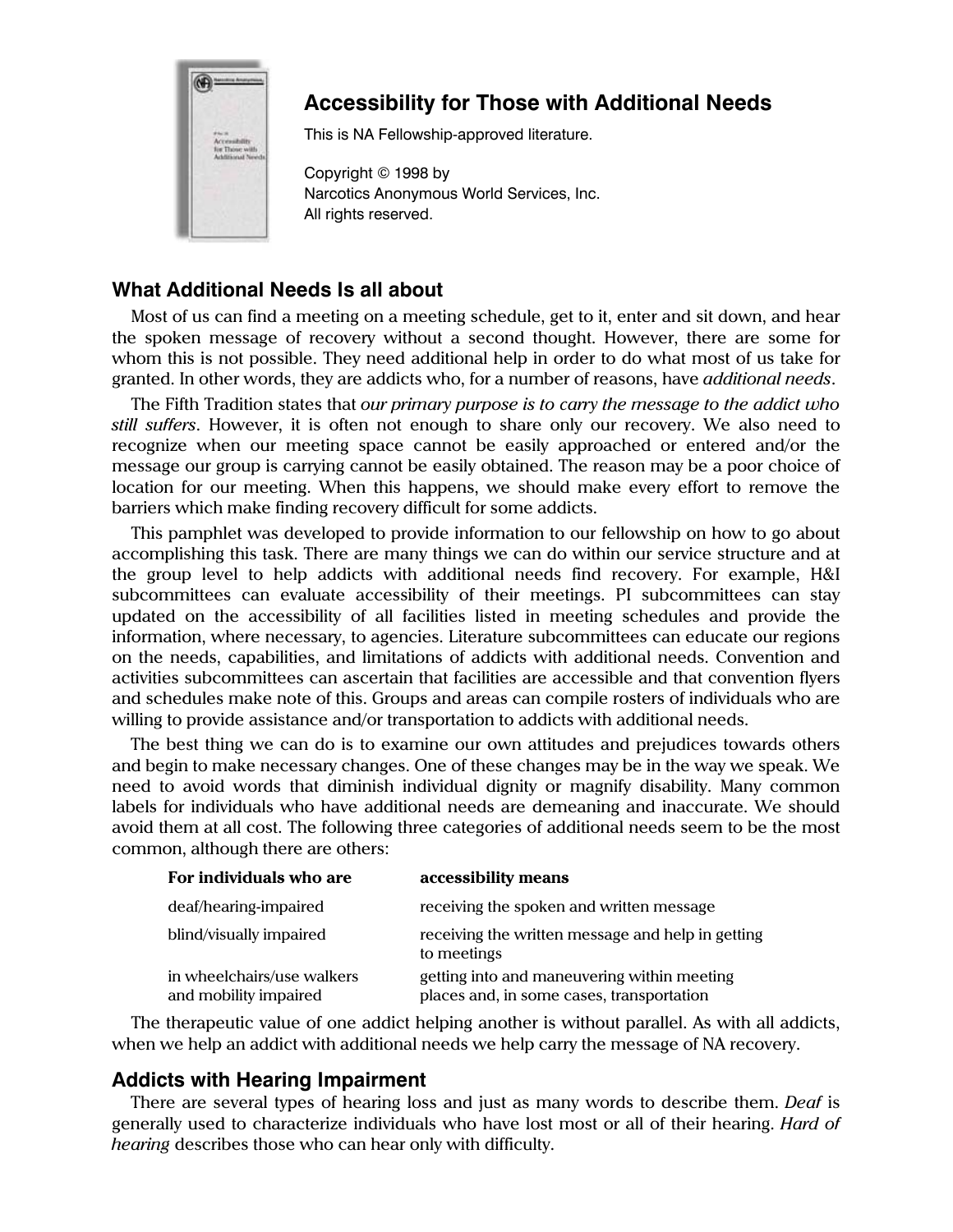#### **Communication**

There are many ways in which hearing-impaired individuals communicate with others, including speech and lip reading. Some prefer written notes. Of the manual communication methods, sign language is most popular. A few practical considerations need to be followed when communicating with hearing-impaired individuals. For example, when first meeting a hearing-impaired individual, we can observe how they communicate with hearing people or make contact by getting their attention first. Speaking slowly and clearly in a normal tone of voice helps. It is also helpful to use short sentences and maintain eye contact, even with an interpreter present. When listening to a hearing-impaired addict speak, pay close attention. Writing a note to a hearing-impaired person is always acceptable, but keep thoughts organized and the note concise.

#### **Using an Interpreter**

Whether or not to use an interpreter should be the choice of the addict with the impairment. First and foremost, we need to make sure we have only qualified interpreters in our meetings. If our group does not have the funds to cover a qualified interpreter, an outside agency for individuals with additional needs may be able to assist with this expense. According to the Seventh Tradition, our group cannot ask an outside entity to pay for services provided in our meetings, but the impaired individual can. In many cases, they will also have experience with such agencies.

When an interpreter is present, he or she is there to serve only as facilitator. When speaking, face the hearing-impaired individual, not the interpreter, and speak at a normal tone and pace. In a group setting, position chairs so that everyone in the group is visible, and allow only one addict to share at a time. The interpreter may need a moment to finish signing, so be sure to pause between comments.

#### **Using Other Tools**

Some hearing-impaired individuals prefer technological tools which help improve hearing in a group setting. When these tools are used in a meeting, it should be announced and emphasized to the group that such a tool is an amplifying device and not a recorder. It is also possible for hearing-impaired individuals to communicate on the telephone if they have a Telecommunications Device for the Deaf (TDD), most commonly known as a Text Telephone (TTY). However, both the caller and the recipient must have one. Unfortunately, most people—with or without hearing loss—do not own a TDD/TTY due to the high cost of owning one.

### **Addicts with Visual Impairment**

Although there are many types of visual impairment and each individual's situation will be different, for the sake of simplicity we will discuss blind, visually impaired, low vision, and sight-impaired addicts as one group of addicts with additional needs.

#### **Accessing NA Literature**

The most common method for visually impaired addicts to access our literature in recent years has been the use of cassette tapes. The WSO has a variety of tapes and NA recovery literature available for visually impaired addicts. Outside agencies, both government and private, may also be helpful resources and have some have NA materials available.

Technological solutions, such as photocopying machines which can both duplicate and enlarge items may be available to help visually impaired addicts access our literature. Also, most addicts with visual impairment have friends in the fellowship who are willing to record various pieces of recovery literature. (*A word of caution:* anyone who agrees to record literature should be careful to read the text exactly as it is written without personal interpretation or editorial comments included.) In addition, it is now possible by using